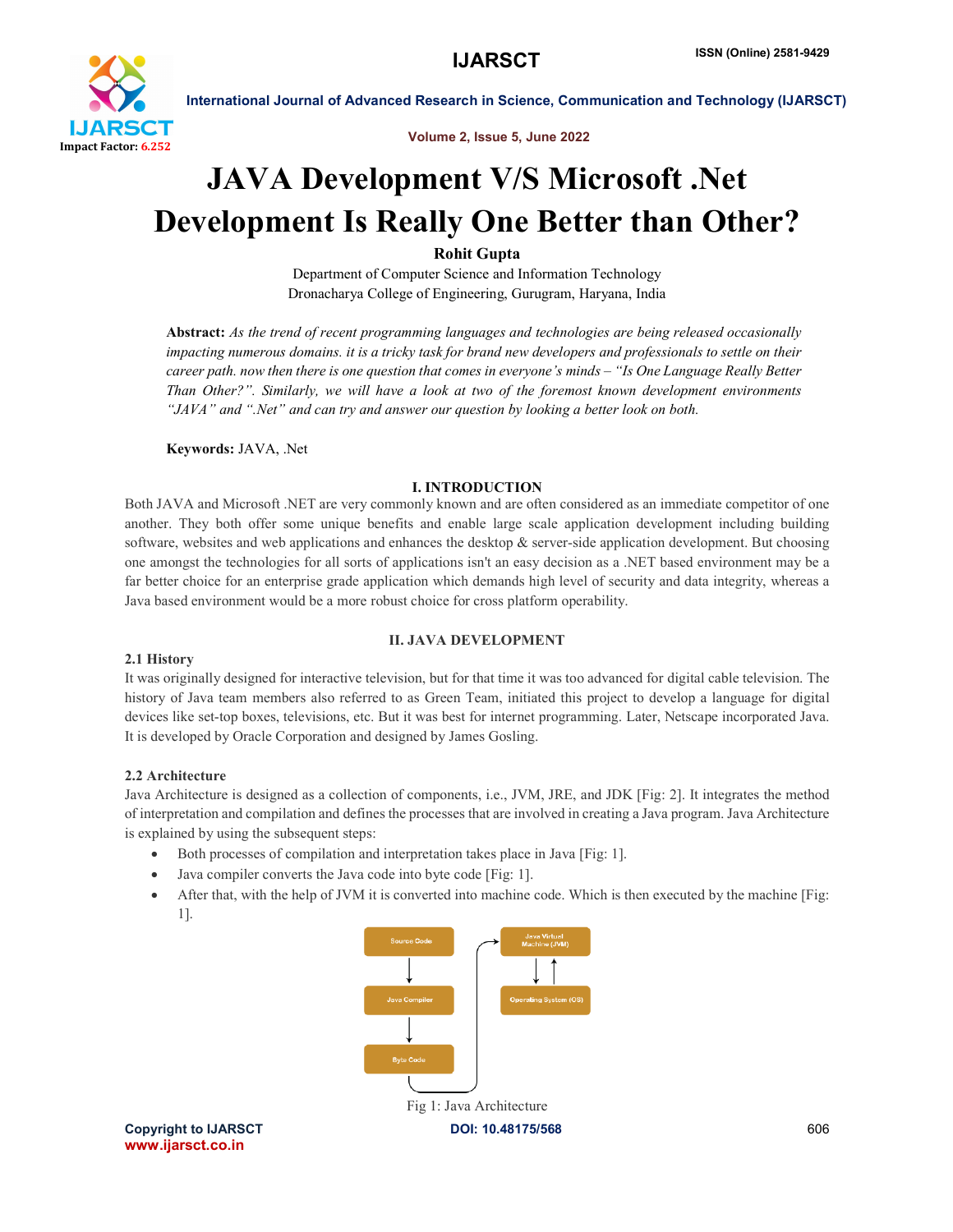

#### Volume 2, Issue 5, June 2022



Fig 2: JVM, JRE and JDK

# 2.3 Applications of Java Programming

Using Java as of today has numerous applications in the tech world. Some of the application domains are mentioned as follows:

- Distributed Applications
- Mobile App Development
- Web-based Applications
- Big Data Technologies
- Cloud-based Applications
- Gaming Applications
- IoT Applications
- Desktop GUI Applications

# 2.4 Advantages of Java Programming

# 2.4.1 Simplicity

Java is a simpler programming language as compared to other languages as its syntax is based on C++ language which most developers use as a starting point for their development careers and one of the most important features is automatic garbage collection i.e., unreferenced objects are removed automatically from the memory.

# 2.4.2 Object Oriented Programming

Java is an object-oriented programming language which is the most practical approach for programming languages and is followed by most languages. Oops programming enables powerful features such as objects, classes, polymorphism, abstraction, encapsulation and inheritance.

# 2.4.3 Security

Java is a secure programming language as it avoids using Explicit pointers. And every program works in a virtual machine sandbox. As is separates class packages of local files system and imported from network.

# 2.4.4 Robust Nature

Java's robust nature is due to its exception handling mechanisms and strong memory management. As discussed before avoiding the use of explicit pointers enable that developer cannot access memory directly.

#### 2.4.5 Platform Independent

Java shines due to its platform independent nature i.e., the compiled code is converted into byte code which can run on any platform, so programmers write the code only once for multiple platforms.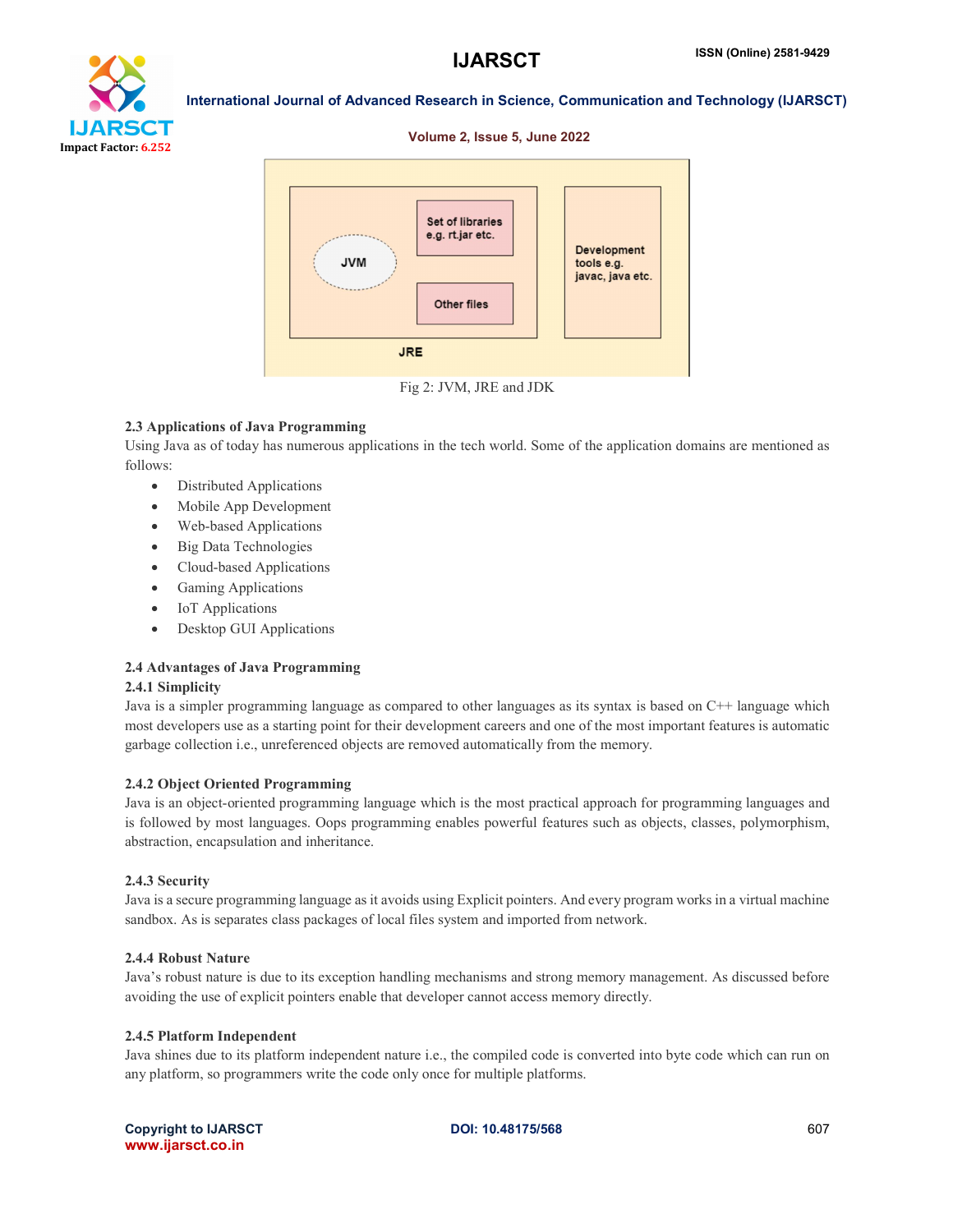

# Volume 2, Issue 5, June 2022

# III. MICROSOFT .NET DEVELOPMENT

# 3.1 History

.NET is an open-source developer platform, created by Microsoft, used for building different types of applications. It was designed to build applications which could run on the Windows platform. Net programming language can be used to develop Forms based applications, Web based applications, and Web services. Microsoft wanted to provide a single platform for any problem. .NET is very popular in the developer community, and it plays a central role in software development industry. The most considered language for programming in .NET is C# (C Sharp) but there are variety of languages to choose from such as F# (F Sharp), Visual Basic.

# 3.2 Architecture

.NET architecture is based on two components:

# 3.2.1 Common Language Runtime (CLR)

CLR is the runtime environment provided by .NET. The runtime handles the object layout and manages all references for objects and releases those references when not required. It converts the assembly code from compiler and converts it into machine code using Just in Time Compiler [Fig: 3].



Fig 3: CLR Execution Model

# 3.2.2 NET Framework Base Class Library

Class libraries are the collections of reusable types which has integration with CLR they are used in performing day to day operations like data type manipulations, database connections and input output operations etc. BCL is a subset of FCL (Framework Class Library) [Fig: 4].

|               |            | Base Class Library (BCL)              |                 |
|---------------|------------|---------------------------------------|-----------------|
| System.Web    |            | System.windows.Form<br>System.Drawing |                 |
|               |            |                                       |                 |
|               |            | System                                |                 |
| Collections   | IO         | Security                              | Runtime         |
| Configuration | Net        | <b>ServiceProcess</b>                 | InteropServices |
| Diagnostics   | Reflection | Text                                  | Remoting        |
| Globalization | Resources  | Threading                             | Serialization   |

Fig 4: BCL Components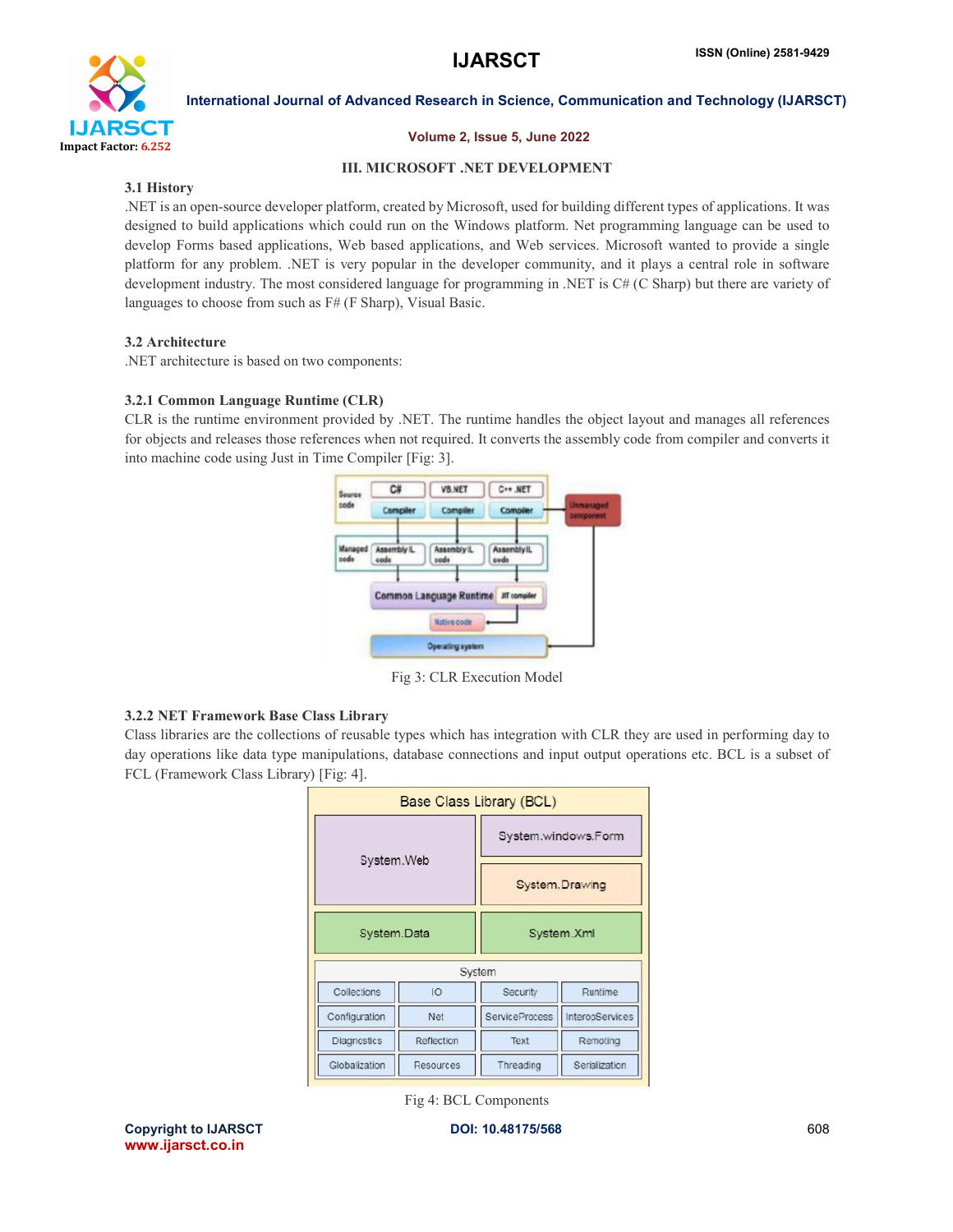

# Volume 2, Issue 5, June 2022

# 3.3 Applications of .NET

.NET libraries offer support for different types of applications such as:

- Machine Learning Applications
- Mobile App Development
- Web-based Applications
- Cloud-based Applications
- Gaming Applications
- IoT Applications
- Desktop GUI Applications

# 3.4 Advantages of .NET

# 3.4.1 Object Oriented

.NET is based on Object-Oriented Programming Module. Object-Oriented Programming Module simplifies by making the code manageable, respond to recurring issues and easier to test. It makes it possible to reuse components and code, thereby saves time and cost of development.

# 3.4.2 Visual Studio IDE

Visual Studio is an Integrated Development Environment by Microsoft which is designed for building, debugging and publishing applications across various platforms, including Android and iOS. It's one IDE for all .NET application. The IDE comprises debugging and integrated compilation features. The result will be utilized for applications that are supported code written in several languages.

# 3.4.3 Cross-Platform

.NET code can run on Windows, Linux and OS X thus making it a cross platform environment within which wide development community can contribute. Whether C#, Visual Basic or F# your code will run each of the compatible operating systems. this allows companies to reach numerous platforms staying within the .NET ecosystem.

# 3.4.4 Deployment & Maintenance

.NET will be installed either as a component of the application you are developing or separately as well. The modular design allows including all the dependencies that you just need. And even the deployment is as simple as copying a file. Another benefit is that you simply can have numerous .NET Core versions running side by side on the very same machine.

# 3.4.5 Performance

With each released version, Microsoft added some percentages on the performance of the appliance. Paired with the correct database and architecture, .NET framework is the perfect solution for any business which is required to be scaled eventually.

# 3.4.6 Community

.Net has an outsized community to assist regarding the problems and having many online forums to assist for any queries. There are many companies involved at either the small, medium or large context for .net. There are many resources available which will help to get you started as fast as possible. The beginners in the .Net framework can get the web courses and plenty of other ways of learning the .net framework due to its wide use across the organizations and resources availability.

# IV. WHICH IS BETTER?

Up till now we have taken a closer look on each of the technologies and understood what they are based on and how they function with their advantages and applications, but these are not enough to answer the question that which is a better development environment? For that now we must compare them both side by side to see where they shine and try reach a conclusion.

Copyright to IJARSCT **DOI: 10.48175/568** 609 www.ijarsct.co.in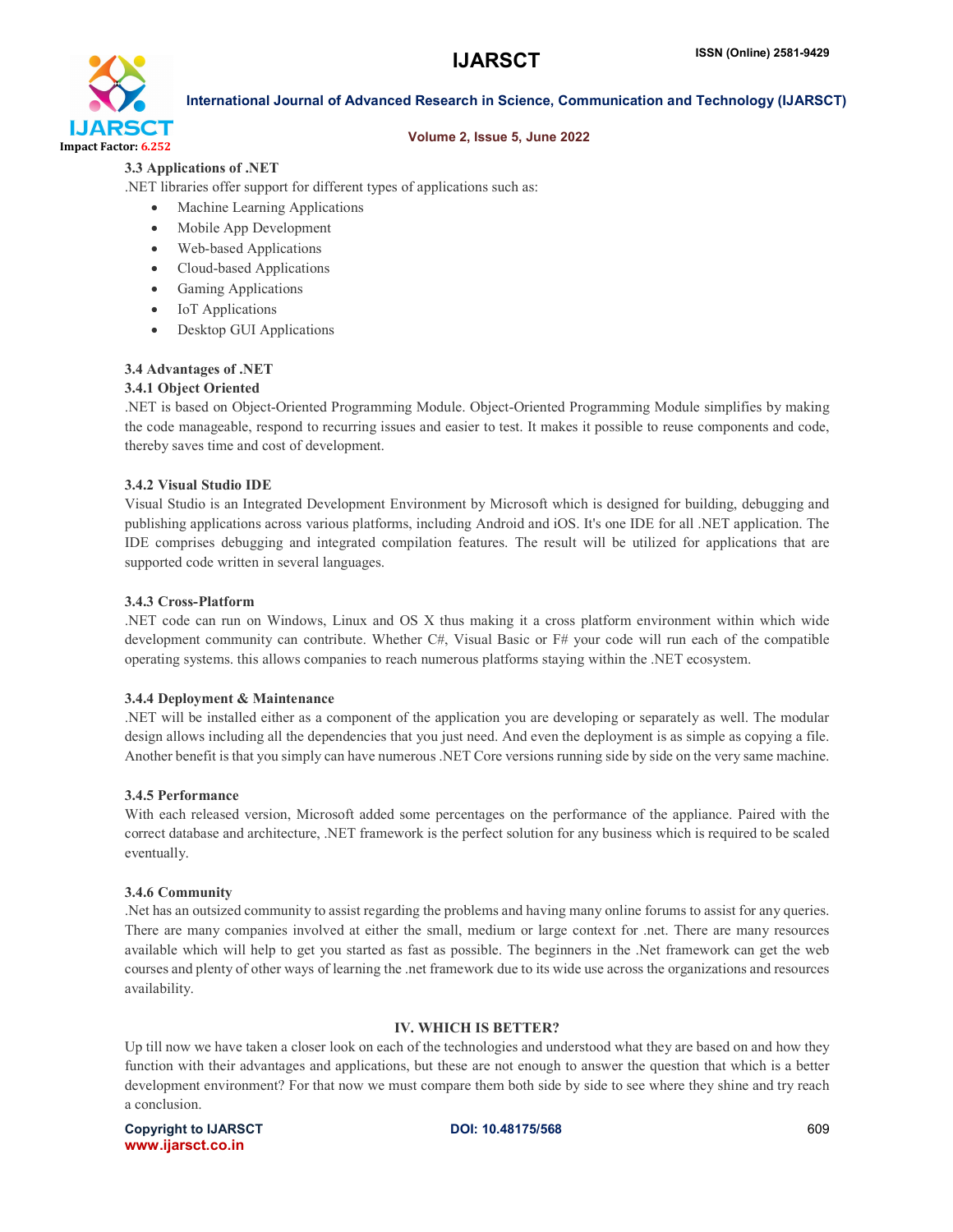

# Volume 2, Issue 5, June 2022

# 4.1 Differences

Java fetches most syntax from C and C++. Since it is a platform-independent language, you can run Java on various platforms .Net works on a common language infrastructure, supports arrays, type checking, checks variables and garbage collection. Hence, it provides durability, productivity and robustness. Initially, Java was the topmost language with many developers believing that the future of web development relied on Java itself. However, the preference gradually changed after ASP.NET.

# 4.2 Similarities

# 4.2.1 Languages

Java works smoothly with Groovy, Clojure, Scala and Kotlin. At the same time, .Net is great with C#, F# and Visual Basic

# 4.2.2 Environment

Both platforms have their environment. In the .Net application, visual studio is one such IDE. Java comes with four IDEs: Eclipse, IntelliJ IDEA, Oracle NetBeans and Oracle JDeveloper

# 4.2.3 Portable

Java is recognized for its backward compatibility, which can migrate code between Java platforms. .NET can also runon various versions of the Windows operating system

# 4.2.4 Heavy Lifting

Both platforms are perfect as enterprise-level technologies. They work fantastically well with high-loaded systems and large-data applications. Both offer reliable solutions for little to large-scale projects.

# V. SITUATIONAL CHOICES

When we have certain situations then taking the decision becomes much easier and one can choose between the two technologies such as:

# 5.1 When to choose JAVA?

- You want an enterprise-grade application
- Seeking Portability & Platform independence
- Your application attracts high user volumes
- 5.2 When to choose .NET?
- Develop web services
- Highly secure application
- Feature-packed, intuitive application with a rich GUI

# VI. CONCLUSION

As discussed, we compared both technologies side by side and took a deeper look at the similarities and differences between them. Now finally it is time to answer the question that "Which Development Environment is better than other?". And the answer is "None". Both platforms are nearly equivalent in terms of functionality and target the same market audience. The final decision depends on precise development choices, underlying infrastructure, interoperability and end user environment for working.

# **REFERENCES**

- [1]. Java vs .NET: Core Features And Differences Between The Two https://www.rishabhsoft.com/blog/dot-netvs-java
- [2]. Advantages and Disadvantages of Using .NET https://graffersid.com/advantages-and-disadvantages-of-usingnet/

Copyright to IJARSCT **DOI: 10.48175/568** 610 www.ijarsct.co.in